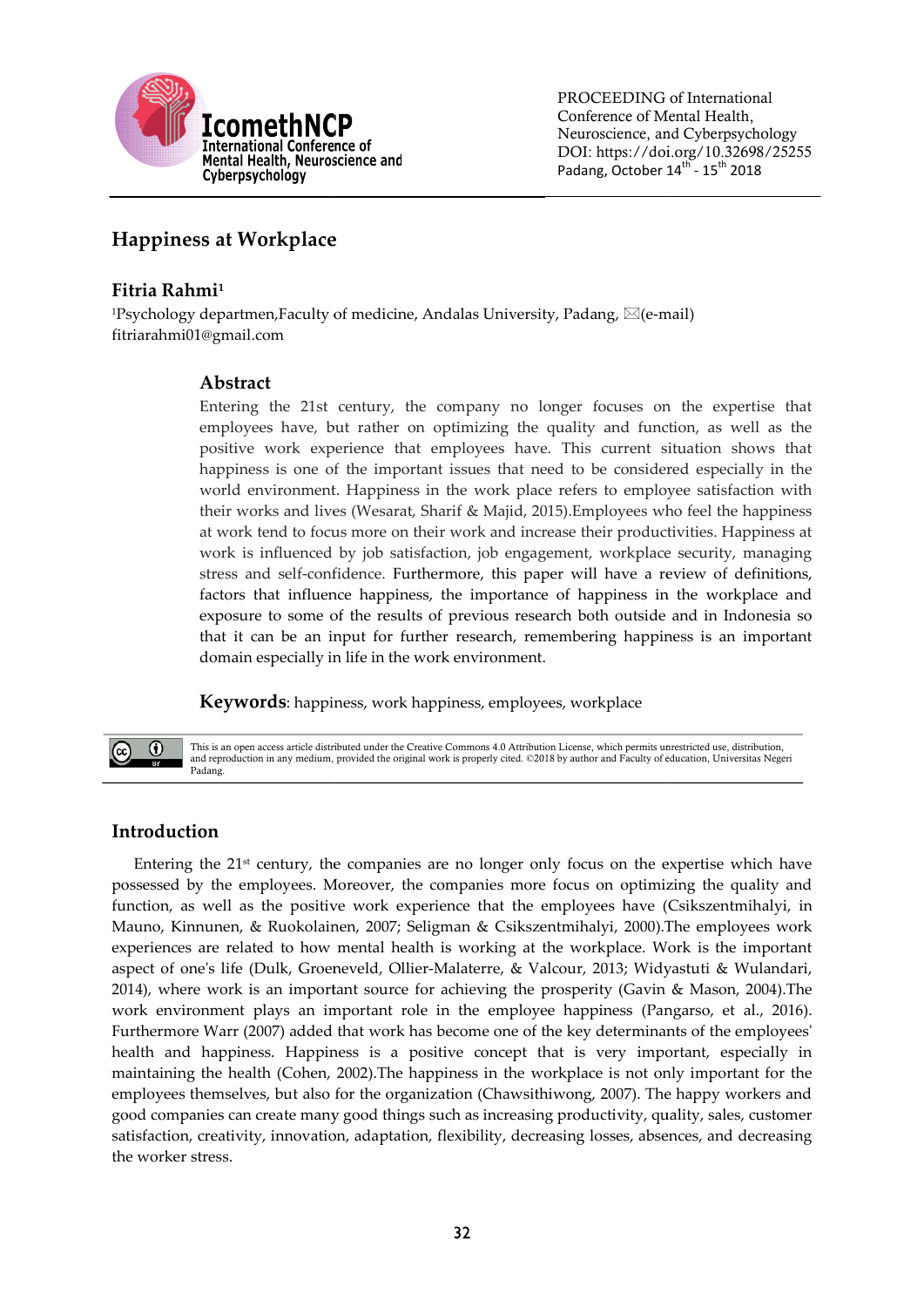Happiness is the most important goal that everyone in the world seeks for (Fisher, 2010). Everyone is looking for the happiness in a variety of ways (Aydin, 2012). Most of the people's daily thoughts and actions are aimed for achieving and maintaining the happiness (Tomasulo & Pawelski, 2012).Working with him/herself, of course, cannot make a person happy, but a person cannot be truly happy if he/she is not happy at the workplace(Gavin & Mason, 2004). When the workplaces are designed and managed to create the meaning for their workers, they tend to be healthier and happier.Thehealthy and the happy employees tend to be more productive in the long run, they able to produce the best goods and more satisfying services for the customers and the others. These three things - health, happiness, and productivity - are the important elements. By just increasing the productivity, which is almost the only emphasis of many organizations nowadays is certainly not enough (Gavin & Mason, 2004).

Employees play an important role in the success of an organization or company. The company's progress depends on the quality of the employees themselves. This aim can be achieved if every employee has the happiness in the workplace. Of course it is also supported by a good working environment and its atmosphere as well as the balanced work tasks that make them feel at home and want to stay with their work. According to a survey conducted by Gallup (in Gupta, 2012), the happy employees are more ready to deal with the relationships at theworkplace, stress, and change.The companies that understand this case can increase their productivity by helping the employees to improve their welfare. Happiness in the workplace produces a good attitude towards the organization, which in turn leads to the efficiency and achievement of the organizational goals itself. This is the highest benefit an organization can obtain (Tseng, in Abraham, 2009).

Happiness is one of the important issues that need to be noticed, especially in the world of work. When employees feel happy in the workplace, they will be total in working so that the money is no longer the main thing. Due to the importance of this matter, several surveys were conducted to determine the condition of employees, whether they were happy or not especially in carrying out their work.A survey from the Jobstreet.com Indonesia in 2016 to 'Y Generation' stated that 33.4% of them were unhappy at the workplace. The cause of this unhappiness comes from the opportunities of limited career development, a number of less incentives and a rigid management leadership style (Khoiri, 2016). In line with these results, YouGov (Indra, 2017) conducted the survey to the productive employees in the UK aged 25-34 years found that the employees felt unhappy with the rhythm of working they did if compared to the employees in the other age groups.Another Jobstreet survey (Hari, 2017) conducted simultaneously in Indonesia, Hong Kong, Malaysia, Philippines, Singapore, Thailand and Vietnam, it was found that the happiness level of employees in Indonesia, Singapore, Malaysia and Vietnam increased if compared to the last year, unlike the case in the Philippines, Thailand and Hong Kong which actually declined.Another thing was found, that the employees felt that their situation would not improve in the next 6 months. In Indonesia alone, out of 100 people, 71% say that they are happy with their current job. The three main factors that make employees happy for their work, they are: the location of workplaces, the relationship among coworkers and the company reputation. While the things that make people unhappy is the lack of career development, the leadership and the training from the company.

Based on the results of the survey above, it seems so important that the company creates a happy work environment. Stress, unhappiness and psychological stress in the workplace are related to low productivity, decreased performance, increased risk of accidents, conflict in the workplace, increased absenteeism, increased sick leave, fatigue/burnout, high turnover rates, the emergence of various health problems, and increased costs of the care health (Warr, 2007).This is certainly related to how mental health and the psychological well-being of the employees in the workplace also study in positive psychology. Basically the goal of positive psychology is to help the people to enjoy their lives (Gavin & Mason, 2004). Included in this matter is achieving their happiness, especially in the workplace. In the past decade, the happiness has been the most important main focus on positive psychology research where Seligman and Csikzsentmihalyi (2000) have focused on the individual happiness, positive conditions, and optimism. This finding became the origin of the study of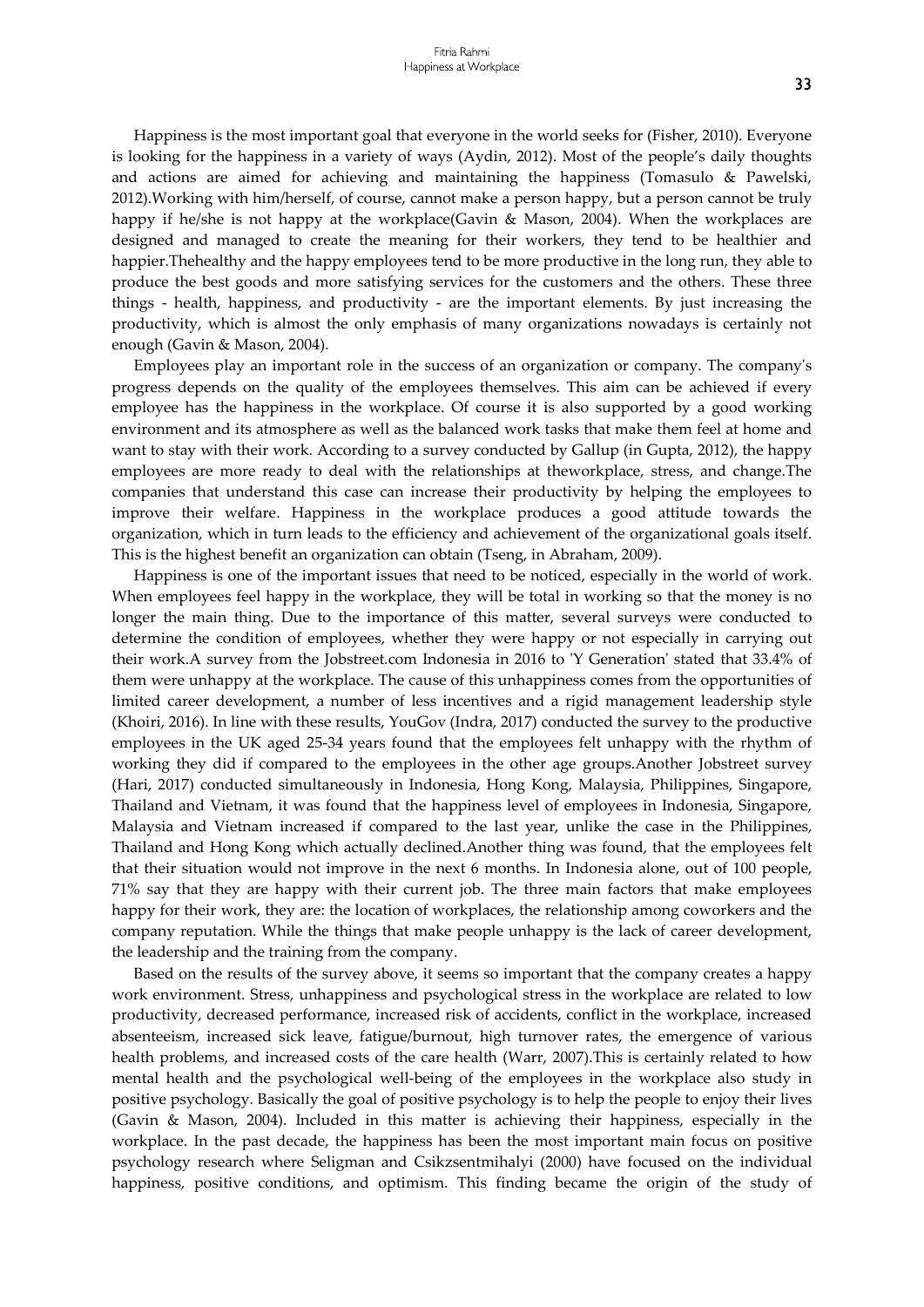happiness in the workplace and is also the opposite of previous studies which are more focused on depression, stress, pessimism and negative experiences (Stoia, 2015). Until now the topic of happiness has also spread to the workplace (Gupta, 2012).

The happiness appears in the form of pleasant moods and emotions, well-being, and the positive attitudes have attracted attention in psychological research (Fisher, 2010; Gupta, 2012). The happiness generally refers to the positive emotions which are felt by the individuals and the positive activities those are favored by the individuals too (Seligman, in Wulandari and Widyastuti, 2014).The individuals who work with the happiness are the individuals who have positive feelings at all the times. That is because the individual knows best how to manage and influence the world of his/her work so as to maximize performance and provide satisfaction in work (Pryce & Jones, in Wulandari and Widyastuti, 2014).

The happiness in the workplace refers to the employees' satisfaction with their work and life (Wesarat, Sharif, & Majid, 2015; Prasetyo, Ratnaningsih, & Prihatsanti, 2017). The employees who feel happiness in the workplace tend to be more focused on working and increasing their productivity.The happy employees bring their happiness from the office to their home; likewise they also transfer their happiness from home to the office (Asiyabi & Mirabi, in Wesarat, Sharif, & Majid, 2015). Januwarsono (2015) adds that employees who are happy and enjoy working, when facing the most difficult situations they can handle it easily.

The term "happiness in the workplace" has to do with the job satisfaction, this is because the happy employees will be more satisfied with their work than the unhappy employees (Boehm and Lyubomirsky, 2008; Gupta, 2012; Januwarsono, 2015). In line with this, Tasnim (2016) added that the most significant cause that makes someone happy in the workplace is the job satisfaction. The job satisfaction encourages the employees to achieve and succeed in their work.

Some of the previous studies have shown a close relationship between the happiness and the success in the workplace (Gupta, 2012). The happy employees are relatively more successful in their workplaces. This is because of they performed the tasks better and tend to help the others if compared to the unhappy employees (Boehm and Lyubomirsky, 2008). In addition, the individuals who are physically happy can be happier, live longer and are able to adjust well in the face of challenges (Lyubomirsky, King, and Diener, 2005). Furthermore, the happiness leads to the success precisely through the influence of positive experience.

The previous research has shown a positive relationship between the happiness and the various indicators of success in the workplace. Compared to their less happy colleagues, happy people tend to make more money, showing a better job performance, and more often help their colleagues (Boehm & Lyubomirsky, 2008; Lyubomirsky, King, & Diener, 2005).Conversely, the unhappiness in the workplace can reduce the organizational productivity and also increase rates of absenteeism higher in the workplace (Gholipour, Najdi, & Ekhtiari, 2013). It is important that organizations seek the prosperity and the happiness in the workplace, because it is not only benefits for the employees, but also the benefits for the organization, because the happiness in the workplace increases organizational productivity (Fisher, 2010; Rodríguez et al., 2010; Simmons 2014).Jessica Pryce-Jones (in Rao, et al., 2017) adds the happiness in the workplace with regard to utilizing all of the best-owned resources to overcome the challenges faced. This not only builds the individual happiness, but also the happiness of others who will be affected and energized by what is done.

The meta-analysis research about happiness found that the happiness leads to success in every area of our lives (such as marriage, health, friendship, community involvement, and creativity), especially at work, career, and business. In conclusion, the happiness is a competitive advantage for organizations that want to succeed by having happy and committed employees (Stoia, 2015). Pryce-Jones (in Januwarsono, 2015; Stoia 2015) shows the results of the research on the extraordinary impact of the happy employees, including:

a) The happy employees are better able to achieve the higher levels of goals and challenges than the less of the unhappy employees; 18% more in the terms of changes and 33% more in the terms of goals.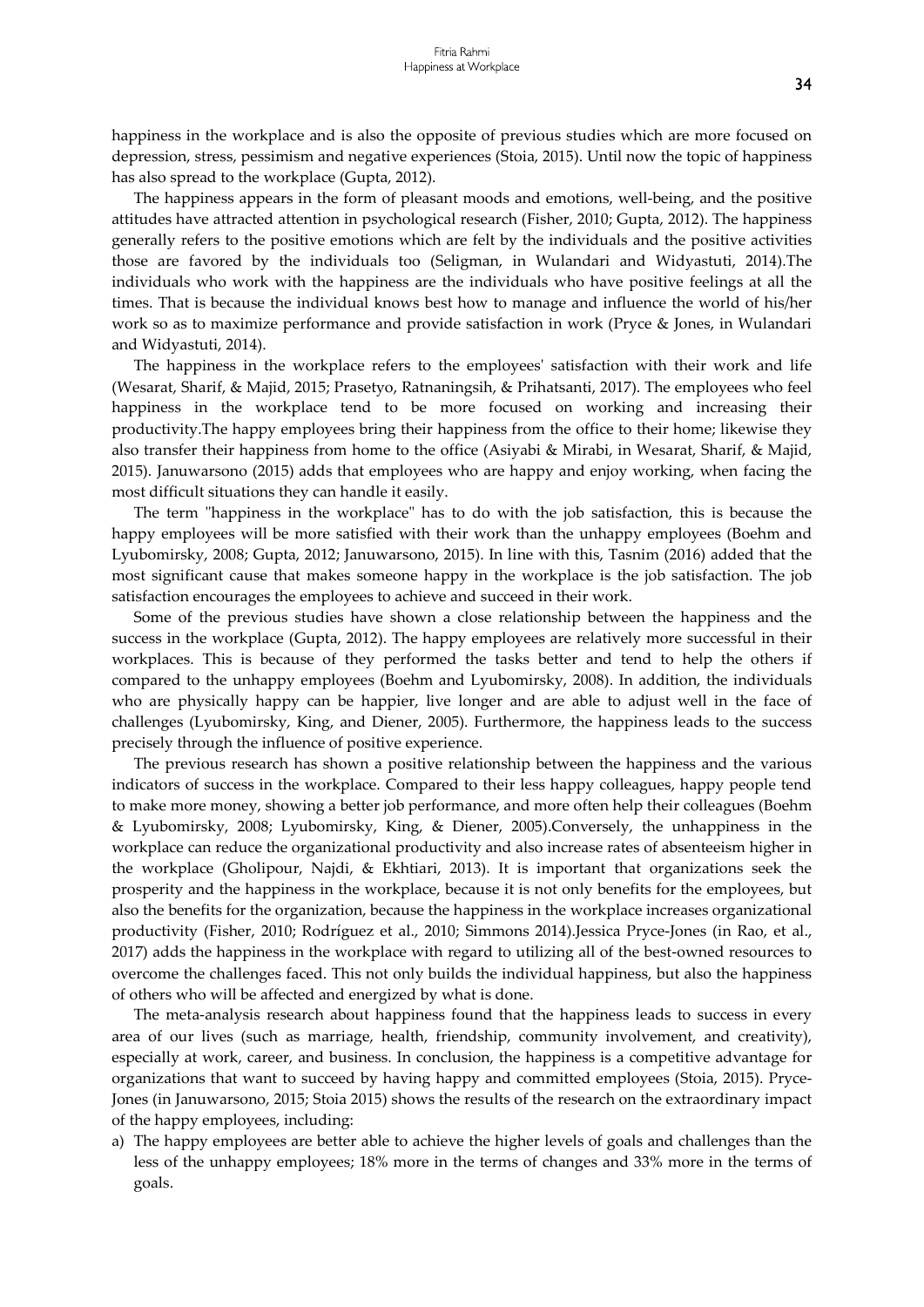- b) The employees who are happy in the workplace are 47% more productive than the unhappy employees.
- c) There is a close relationship between the absence (sickness) and the happiness in the workplace. The happy employees are less absent than the unhappy employees.
- d) The employees who are happy at work have 180% more energy than the unhappy employees; this has a big impact not only on what they do but also on the relationships with their coworkers.
- e) The happy employees 108% are more involved with their coworkers and also they are 82% more satisfied with their work.
- f) The happy employees are 50% more motivated than the unhappy employees.
- g) The happy employees have 28% more respect than the unhappy employees.
- h) The employees who are happy 25% are more efficient and effective in their jobs, and 25% are more confident than the unhappy employees.

The research on happiness, especially in the workplace is still limited and needs to be developed continuously, so it is important to be investigated further. This is to obtain knowledge and information for the academics, practitioners and parties who are interested in discussing the topic of happiness in the workplace.The purpose of this paper is to explain the definition of work happiness, and also about the determinants of happiness in the workplace. In this literature review, it will also present some of the results of the previous research both the outside and in Indonesia, so that it can be an input for the further research, given that happiness is an important domain especially in life in the world of work.

### Method

The method that the writer uses is the study of literature to collect the data, the information or sources which are related to the topics discussed. Through the literature studies the writer looks for the theoretical references that are relevant to the cases or problems found. The writer takes the source and conducts searches also reviews of several written sources from the books, journals, articles and all supporting references for writing the papers. Sources taken relate to the happiness in the workplace. The output of this literature study is the collection of references that are relevant to the problems studied.

#### Discussion

Will the employees who are happy while doing their work have a positive impact on working? Answering to this question, Tom Wright and Russell Cropanzano (in Januwarsono, 2015) emphasized that the employees who work happily will produce the high performance.They will be more sensitive in seeing opportunities that are more open and like helping their colleagues and also are more optimistic and confident. According to Maenapothi (in Januwarsono, 2015; Pangarso, et al., 2016) happiness in the workplace is a situation in a workplace where the employees like to work and do not feel burdened with their jobs, able to work efficiently and achieve targeted goals, both for themselves and their companies.

The happiness is often equated with the forms of mood or emotion (Rao et al., 2017). The term happiness is seen as an individual's positive feeling, satisfaction, pleasure, joy, and pleasure. The happiness in the workplace is the level of satisfaction of the employees and their feelings for work and performance. Happiness is the result of workplace practices or policies.Seligman (in Rao, et al., 2017) offers a more comprehensive view of happiness and defines it as "the individual quality of life, emotional health, work environment, physical health, and beneficial behavior". The five dimensions above form the content variables for happiness.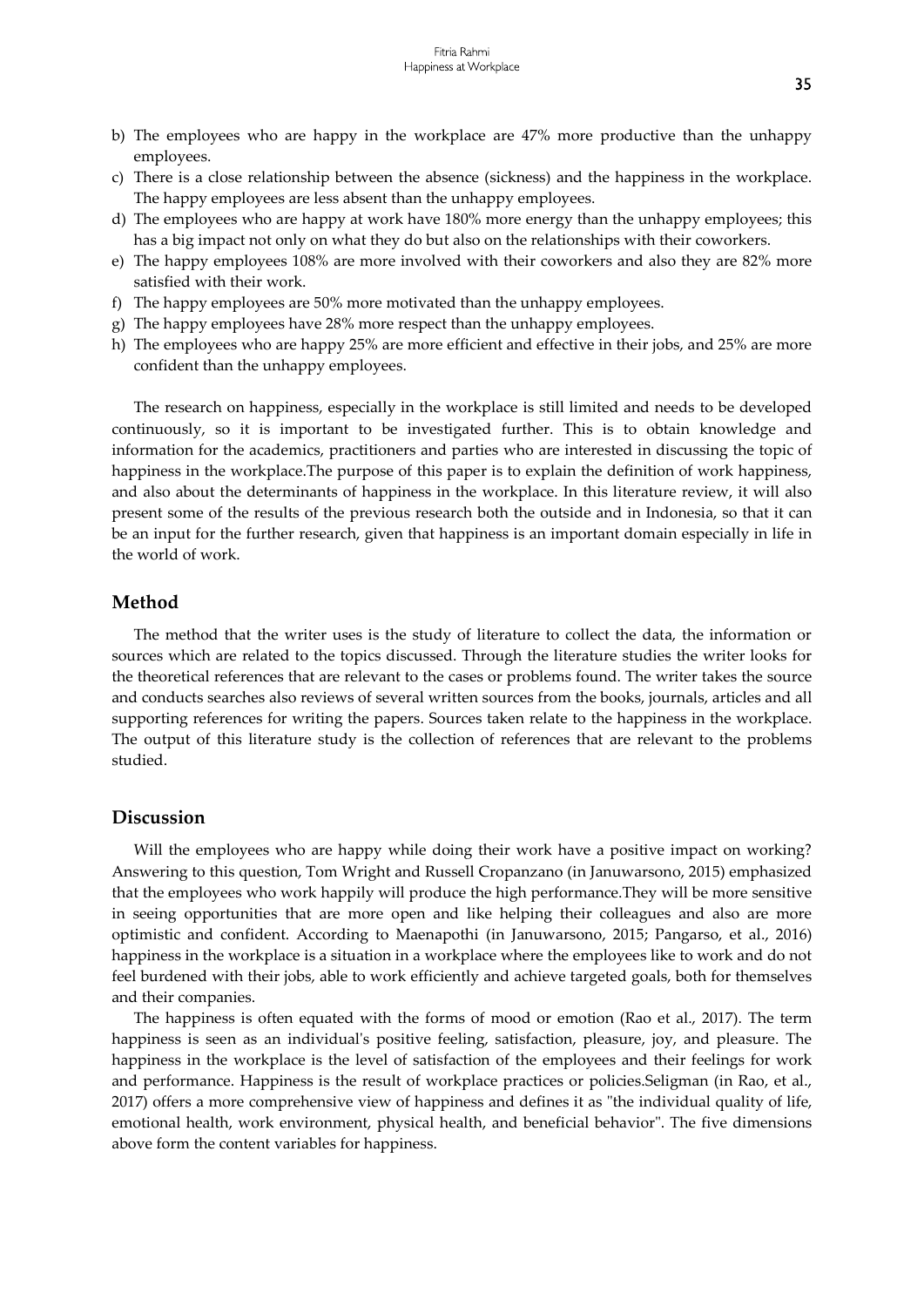The happiness in the workplace means positive emotions, experiences, positive attitudes (example job satisfaction, affective organizational commitment), personal development and feelings of purpose and also the significance of work that contribute to something valuable (Stoia, 2015).The happiness is the result of a process, which means that happiness in the workplace is not something that is sedentary or static. The employees can happily work at the one time and at the different times feel unhappy (Simmons, 2014). So that in this case it is important for organizations or companies to pay attention to any factors that can affect the happiness of individuals at work.

According to Pryce-Jones (2010), the happiness in the workplace depends on five factors: contribution (the effort you make), beliefs (the motivation you have), culture (how well you work), commitment (how you are involved) and trust self (believe in yourself and your work). Januwarsono (2015) found six determinants of happiness in the workplace, namely, the employee performance, organizational culture, organizational trust, job satisfaction, leadership behavior and the individual characteristics.Similar to these factors, Stoia (2015) also added the eight predictor factors of the happiness including employee performance, job characteristics, self-use and development, positive leadership behavior, positive feedback, positive experience in the workplace and the organizational culture.

According to Maenapothi (in Chaiprasit & Santidhirakul, 2011) there are five factors that influence the happiness in the workplace, namely:

- 1. Job inspiration: employees are satisfied with the job assigned, and are able to reach the goal.
- 2. The value shared by the organization: the collective behavior and the culture of the organization.
- 3. Relationships: there are interactions, group ties and acceptance among the coworkers.
- 4. The quality of the work life: the relationship between 3 elements, namely the work environment, employee participation, and work humanization. A good balance between the 3 elements produces satisfaction which leads to the highest level of efficiency.
- 5. The leadership: the executives or the heads of organizations promote and create happiness for the employees when they work by creating motivation, awareness and dedication to their subordinates. The leaders also engage in 2-way communication and transparency with their staff and for themselves. All these are dedicated to creating a good atmosphere for their employees.

Wesarat, Sharif, and Majid (2015) have also developed a conceptual framework in understanding the work of happiness. Some of the factors that affect the work of happiness include factors that influence happiness in the workplace, namely employment status, income, friendship, and work activities, where all the four factors are moderated by the cultural value variables.The happiness depends on several factors that have different influences on each individual. Tasnim (2016) has identified several factors that influence happiness including: the job satisfaction, work attachment, workplace security, freedom, valued social position, stress management, work family conciliation, positive psychology, and self-esteem.

Associated with the determinant factors as a determinant of happiness, it can be seen that many factors form the happiness in the workplace. From the opinion of some experts, it can be concluded that the several factors that influence the work happiness include organization, personal and social factors.From the organizational factors related to the happiness are organizational culture, leadership, job characteristics, positive feedback, income and employment opportunities. Furthermore, the personal factors that determine of the happiness are related to the individual characteristics, selfesteem, job satisfaction, self-confidence, stress management, the employee motivation and engagement. The next determinant of happiness from social factors can be a social status, relationships with other people and friendships.

In addition to discussing the determinants of the happiness, the development of the study of happiness also has an impact on research within the organization or company. The researchers have also conducted several studies on happiness, the following are some of the results of research that discuss the work of happiness including: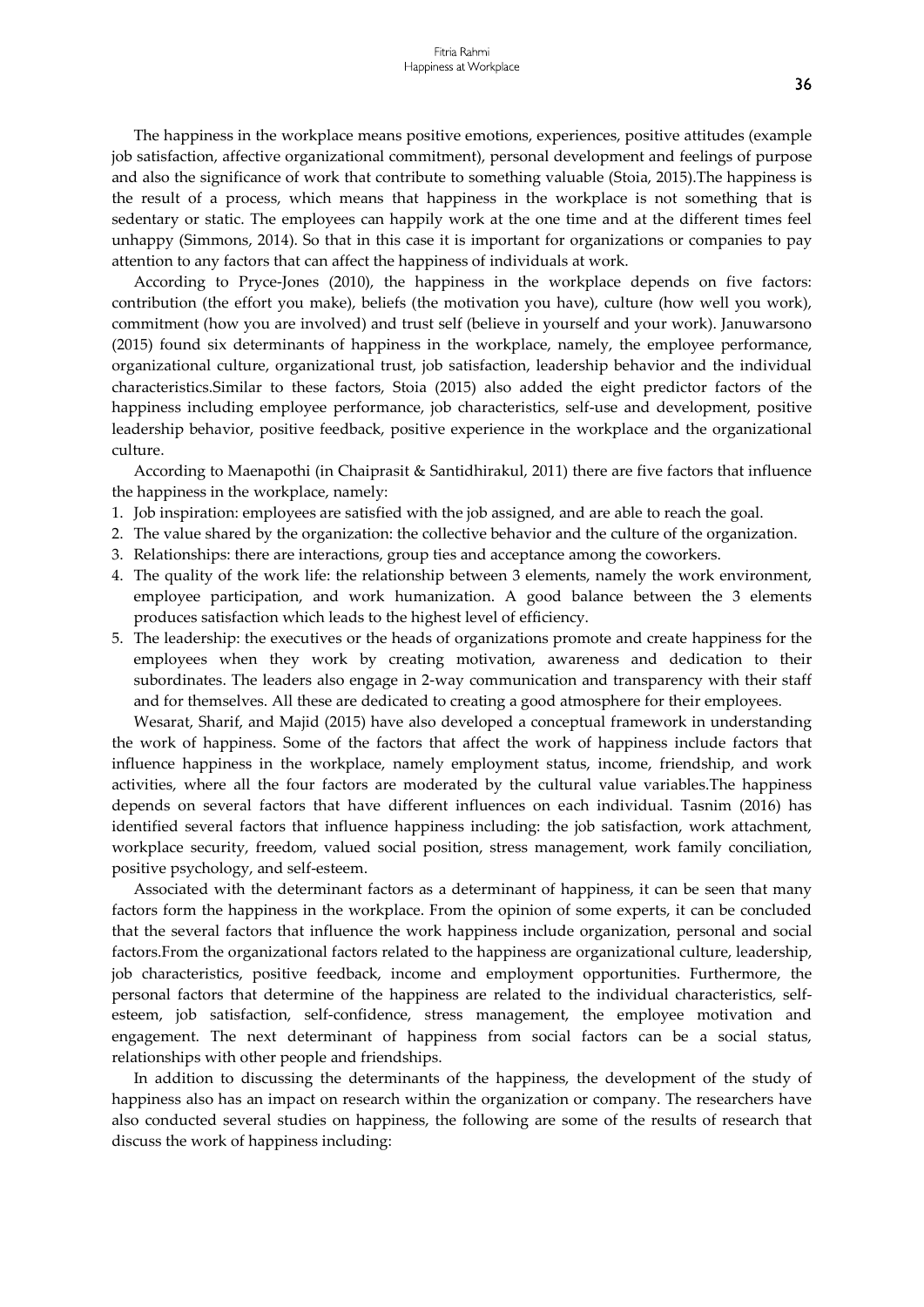- 1. Pangarso, Pradana, Widodo and Putera (2016), conducted a study of 51 employees of the SDP Program (supervisor development program) at the Bank BTN Branch Harmoni, Jakarta. From the results of the study it was found that the leadership, work motivation, work relations, work skills, and work environment together had a contribution of 65.453% in determining of the work happiness. The leadership is the most dominant factor in determining the happiness.
- 2. The research that has been conducted by Januwarsono (2015) found six main factors determining of the happiness in employees of PT. PLN in Suluttenggo region, Sulawesi, namely: 1) the worker performance (competence, skills, seriousness, responsibility, timeliness, and productivity); 2) the organizational culture (harmonization in the workplace, employees of the most important assets, mutual trust among colleagues, mutual trust between boss and his/her subordinates (employees), and honesty);3) The organizational trust (the organizational commitment, human resource capabilities, infrastructure strength, company consistency); 4) The job satisfaction (the fairness of promotion, motivation, salary, and the coworkers support); 5) The leadership behavior (the trustworthy leaders, leaders as coworkers, leaders who can help subordinates, leaders as they should); 6) The individual characteristics (enjoying work, carrying out work without objections, feeling comfortable with the work, and dream jobs).
- 3. The research which has conducted by Wulandari and Widyastuti (2010) at the State Islamic University (UIN) Suska Riau, stated that the positive relationships with others, achievements, physical work environment, compensation and health are the sources of the happiness of workers. The positive relationships with the other people have the largest percentage (47.2%) that makes someone happy in the workplace.This is because there is a support from the coworkers and supervisors who are wise. Furthermore, this research also proves there is no difference between male and female employees in mentioning the most dominant factors to support their happiness in the workplace.
- 4. Isriadi and Zulkarnain (2012), examined the relationship between the employee happiness and the employee engagement, the results showed that the employee happiness contributed 48.2% to the employee engagement. The workers will stay in the organization will be very dependent on how they see the future in the organization itself. A workplace that provides happiness will make employees stay with the company.
- 5. The research conducted by Lestiani (2016) found that there is a strong relationship between the self-acceptance and the happiness in the employees. The self-acceptance of someone is related to a good self-concept that will create a happiness.
- 6. Sousa & Porto (2015), found that the organizational value has a relationship with the work happiness. If an organization wants to increase the level of happiness of its employees, then it must pay attention to the strongest characteristics of its organizational culture. Furthermore, it was found that the work value moderates the relationship between the organizational value and the work happiness.This means that when the organizations promote values that are similar to the values that are held by the employees, it will have a major impact on their happiness in the workplace.
- 7. Based on the results of Chaiprasit and Santidhirakul (2011) research in Thailand toward the employees who work on the small and medium size enterprises, it was found that the relationships, quality of work life, and leadership were the three main factors in predicting the work happiness. According to Chaiprasit and Santidhirakul, a good relationship will result in better communication, unity and altruism attitude among employees thus creating the work happiness. Furthermore, the findings prove that a good working environment will encourage the creation/realization of the healthy physical and mental strength.Regarding the leadership, according to Chaiprasit and Santidhirakul, the leaders must pay attention to their employees, especially in terms of communication, informing the employees about their performance, giving advice, and listening to their opinions and also build transparent 2-way communication.
- 8. Huang (2016) explored happiness in the workplace (subjective well-being) from 225 project management professionals. From the results of the study found factors that significantly influence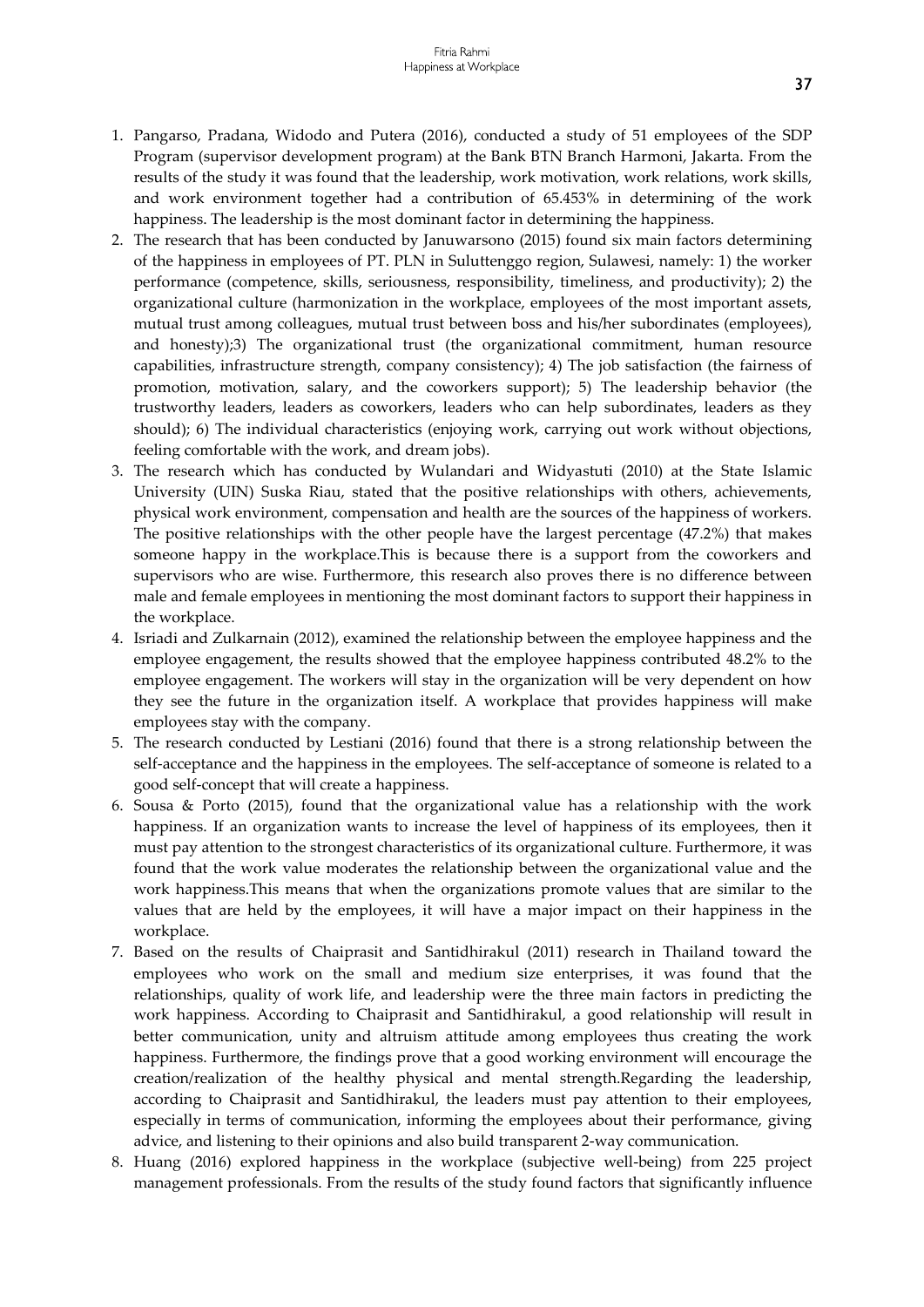happiness in the workplace. Namely, a pleasant work environment, an open organization and a well-managed team, and the right organization to work.

9. Abraham (2017) conducted a research to identify the factors that cause happiness among employees and to find a relationship between the happiness in the workplace and the job satisfaction. The results of the study showed that the personal resource factors, namely the sense of vitality, personal resilience and personal happiness are the factors that produce the happiness in the workplace. Furthermore, along with these factors the respondents were happy because they worked in well-managed teams and had a manager whom they could trust. Another Abraham study found that the happiness in the workplace has a relationship with the job satisfaction with a contribution of 32.3%.

Based on the results of the above research, the further research is still needed, considering that in Indonesia itself the research and application of the happiness studies are still limited. Especially those that have been published. Some of the results of many studies that examine the happiness are determined by the external factors. Therefore, it is necessary to do research by looking at the happiness from the individual characteristics, given that happiness itself arises from within the individual's self.

### Conclusions

Many studies have proven that if employees are happy, then they tend to be more productive, can produce the innovations with the new ideas, able to try to do the same work with more innovative methods to save time and can increase the effectiveness (Gupta, 2012). The happiness is a concept that is now being researched much in psychology and extends to the workplace.The happiness in the world of work is influenced by the organization, personal and social factors (Tasnim, 2016). Future research should be able to develop a conceptual model and to conduct research by combining extrinsic and intrinsic factors in studying the happiness so as to provide a broader understanding of the concept of happiness, especially in the workplace.

Based on the previous explanation, it is important for companies to create and manage workplaces that are able to encourage the emergence of the happiness and welfare for their employees. This can be done by giving more emphasis to the application of positive psychology values by paying attention to the determinants of the work happiness. To create a healthy and happy workplace, the organizations must focus on developing the positive psychological concepts. Organizations must be designed in such a way as to involve several of these factors so that they can create the happiness in the workplace.

#### References

- Abraham, S. (2017). Factors influencing workplace happiness among employees in software companies in Bangalore. International Journal of Research in Applied Management, Science and Technology, 2(2). Retrieved from http://zenonpub.com/images/pdf-files/Vol2-Issue2/3SusanAbraham.pdf
- Aydin, N. (2012). A grand theory of human nature and happiness. Humanomics, 28(1), 42-63. doi: 10.1108/08288661211200988
- Boehm, J. K., & Lyubomirsky, S. (2008). Does happiness promote career success?. Journal of Career Assessment, 16 (1), 101–116. doi:10.1177/1069072707308140
- Chaiprasit, K., & Santidhirakul, O. (2011). Happiness at work of employees in small and mediumsized enterprises, Thailand. Procedia – Social and Behavioral Sciences, 25, 189-200. doi:10.1016/j.sbspro.2011.10.540.
- Chawsithiwong, B. (2007). Happy workplace. Journal of Social Development, 9(2), 61-93. Retrieved from https://tci-thaijo.org/index.php/jsd/article/view/31228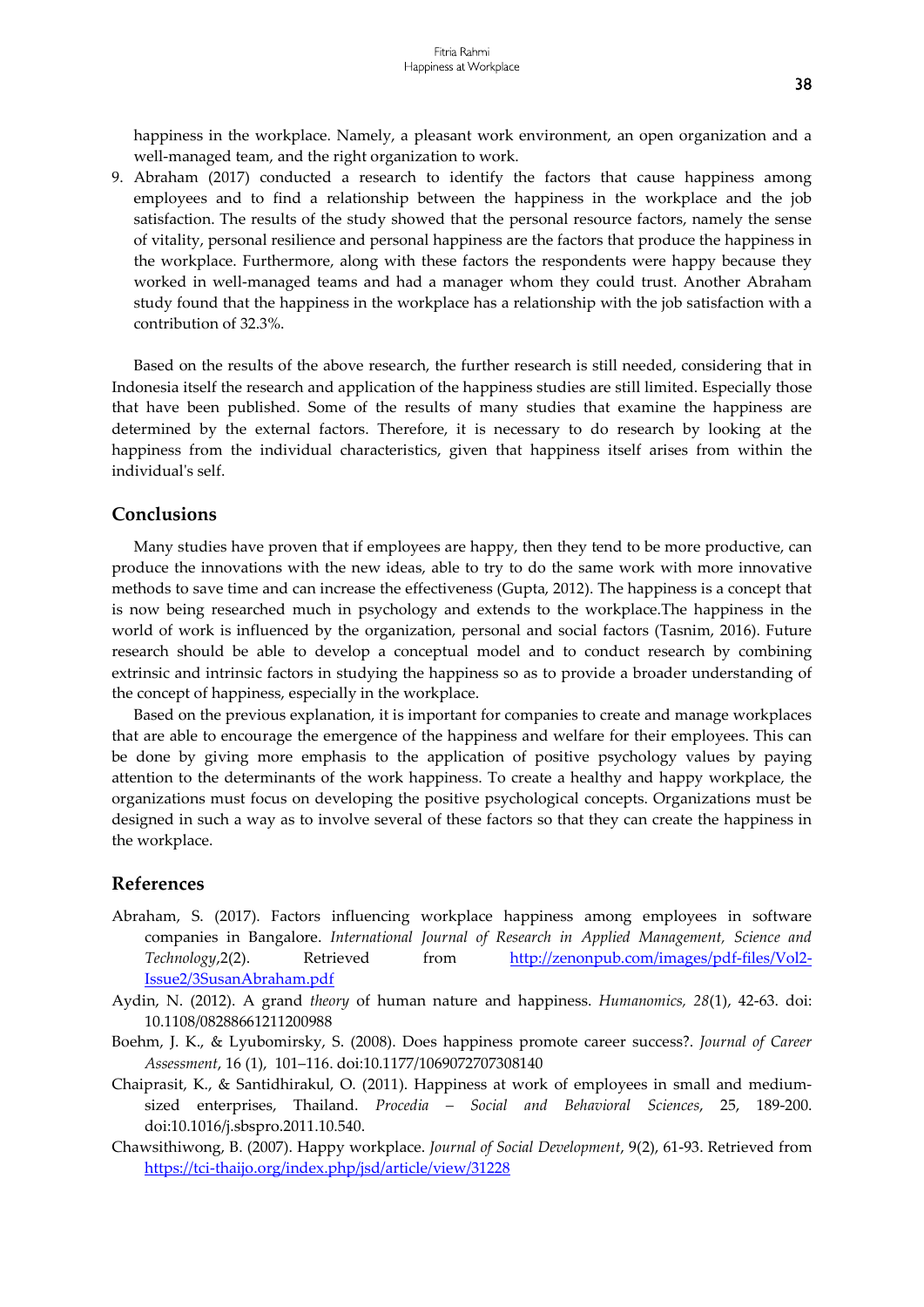- Cohen, S.B. (2002). Happiness and the immune system. Positive Health, 82. Retrieved from http://www.positivehealth.com/article/emotions-beliefs/happiness-and-the-immune-system
- Dulk, L. D., Groeneveld, S., Ollier-Malaterre, A., & Valcour, M. (2013). National context in work-life research:A multi-level cross-national analysis of the adoption of workplace work-life arrangements in Europe. European Management Journal, 31, 478-494. doi: 10.1016/j.emj.2013.04.010
- Fisher, C. D. (2010). Happiness at work. International Journal of Management Reviews, 12, 384-412. doi: 10.1111/j.1468-2370.2009.00270.x
- Gavin, J.H., &Mason, R.O. (2004). The value of happiness in the workplace. Organizational Dynamics, 33, 379-392. doi: 10.1016/j.orgdyn.2004.09.005
- Gholipour F. H., Najdi, Y., & Ekhtiari A, R. (2013). Do governance factors matter for happiness in the MENA region?.International Journal of Social Economics, 40(12), 1028–1040. doi:10.1108/ijse-11- 2012-0208
- Gupta, V. (2012). Importance of being happy at work. International Journal of Research and Development, 1(1), 9-14. Retrieved from http://www.irdindia.in/journal\_ijrdmr/pdf/vol1\_iss1/2.pdf
- Hari, A. (2018). 71 Karyawan di Indonesia mengaku bahagia dengan pekerjaannya. Retrieved from http://www.intipesan.com/71-karyawan-di-indonesia-mengaku-bahagia-dengan-pekerjannya/
- Huang, H. (2016). Workplace happiness: organizational role and the reliability of self-reporting. Thesis (Unpublished). Master of science in civil engineering . University of maryland, college park. Retrieved from https://drum.lib.umd.edu/bitstream/handle/1903/18191/Huang\_umd\_0117N\_16920.pdf?sequence  $=1$
- Indra, R. (2017). Survei: karyawan 25-34 tahun tak bahagia dengan ritme kerja. Retrieved from https://www.cnnindonesia.com/gaya-hidup/20170320162818-277-201490/survei-karyawan-25-34 tahun-tak-bahagia-dengan-ritme-kerja
- Isriadi, T.S & Zulkarnain. (2012). Kaitan antara kebahagiaan pekerja dan employee engagement studi empirikal.Jurnal Magister Psikologi UMA. 4(2), 91-96. Retrieved from http://ojs.uma.ac.id/index.php/analitika/article/view/781/774
- Januwarsono, S. (2015). Analytical of factor determinants of happiness at work case study on PT. PLN (Persero) Region suluttenggo, Sulawesi, Indonesia. EuropeanJournal of Business and Management, 7(8), 9-17. Retrieved from https://www.iiste.org/Journals/index.php/EJBM/article/viewFile/20937/21502
- Khoiri, A. (2016). 33 persen pekerja Indonesia tidak bahagia. Retrieved from https://www.cnnindonesia.com/gaya-hidup/20160722101825-277-146292/33-persen-pekerjaindonesia-tidak-bahagia?
- Lestiani, I. (2016). Hubungan penerimaan diri dan kebahagiaan pada karyawan. Jurnal Ilmiah Psikologi.9(2), 109-119.

Retrievedfromhttp://ejournal.gunadarma.ac.id/index.php/psiko/article/view/1549/1308

- Lyubomirsky, S., King, L., & Diener, E. (2005). The benefits of frequent positive affect: does happiness lead to success?.Psychological Bulletin, 131(6), 803-855. doi: 10.1037/0033-2909.131.6.803
- Mauno, S., Kinnunen, U. & Ruokolainen, M. (2007). Job demands and resources as antecedents of work engagement: A longitudinal study. Journal of Vocational Behavior, 70, 149-171. doi: 10.1016/j.jvb.2006.09.002
- Pangarso, A., Pradana, M., Widodo, A., & Putera, K. D. B. (2016). Bank's employees happiness factor analysis (a study in bank BTN Harmoni branch, Jakarta, Indonesia). Retrieved from https://astadipangarso.staff.telkomuniversity.ac.id/files/2014/01/WISS\_Astadi\_Tel-U-revision.pdf
- Prasetyo, A. R., Ratnaningsih, I. Z., & Prihatsanti, U. (2017). Bahagia di Tempat Kerja. Edisi 1. Yogyakarta: Spektrum Nusantara.
- Price-Jones, J. (2010). Happiness at Work: Maximizing your PsychologicalCapital for Success (Oxford, UK: Wiley, 2010).Book review. page 275-276. Retrieved from http://journals.sfu.ca/rpfs/index.php/rpfs/article/download/129/128